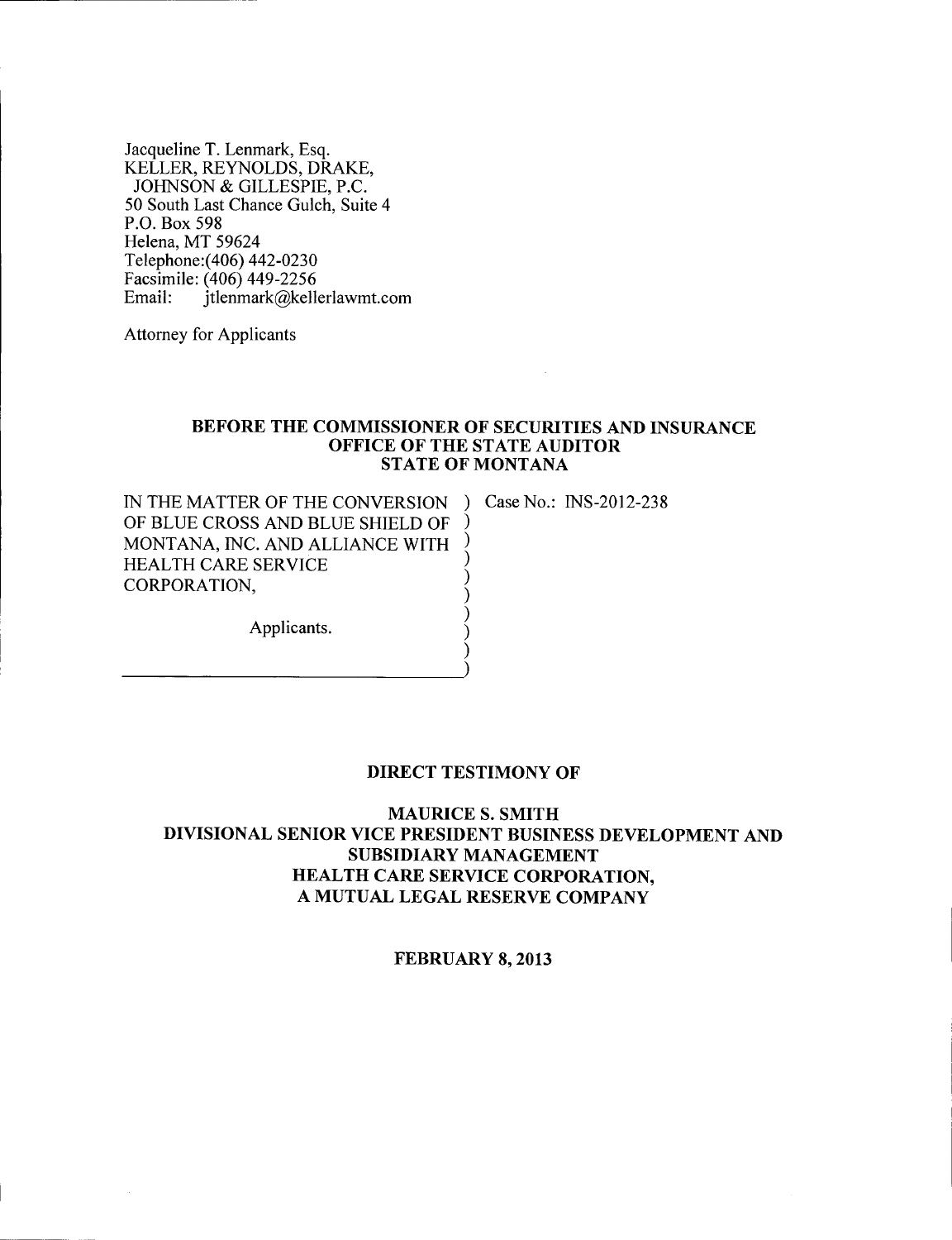### Q. PLEASE STATE YOUR NAME, POSITION AND BUSINESS ADDRESS.

 $\mathbf{1}$ 

2 A. 3 4 5 My name is Maurice S. Smith, and I am the Divisional Senior Vice President, Business Development and Subsidiary Management of Health Care Service Corporation, a Mutual Legal Reserve Company ("HCSC"). My business address is 300 East Randolph Street, Chicago, Illinois 60601.

### 6 Q. PLEASE DESCRIBE YOUR EDUCATIONAL BACKGROUND AND

- 7 CERTIFICATIONS.
- 8 A. 9 In 1995 I received a Bachelor's Degree in Business Administration with a concentration in Accounting from Roosevelt University in Chicago, Illinois.

### 10 Q. PLEASE DESCRIBE YOUR EMPLOYMENT HISTORY.

11 A. 12 13 14 15 16 17 18 19 20 21 Ijoined HCSC in 1993. Over the past 20 years I have held various management positions, including Vice President of Financial Reporting, where I oversaw all of aspects of financial reporting for HCSC and its various subsidiaries. Subsequently, I was promoted to Vice President, Corporate Transactions and Business Analysis. In that role I negotiated various corporate mergers and acquisitions transactions on behalf of HCSC, and was also responsible for HCSC's corporate financial forecasting. In May 2012, I was promoted to my current role as Divisional Senior Vice President, Business Development and Subsidiary Management. In my current role I am responsible for overseeing HCSC's corporate mergers and acquisitions strategy, the formation of strategic partnerships with various corporate entities, as well as managing HCSC's relationship with its 33 subsidiaries. I am also the Chairman of the Board of Directors of HCSC's largest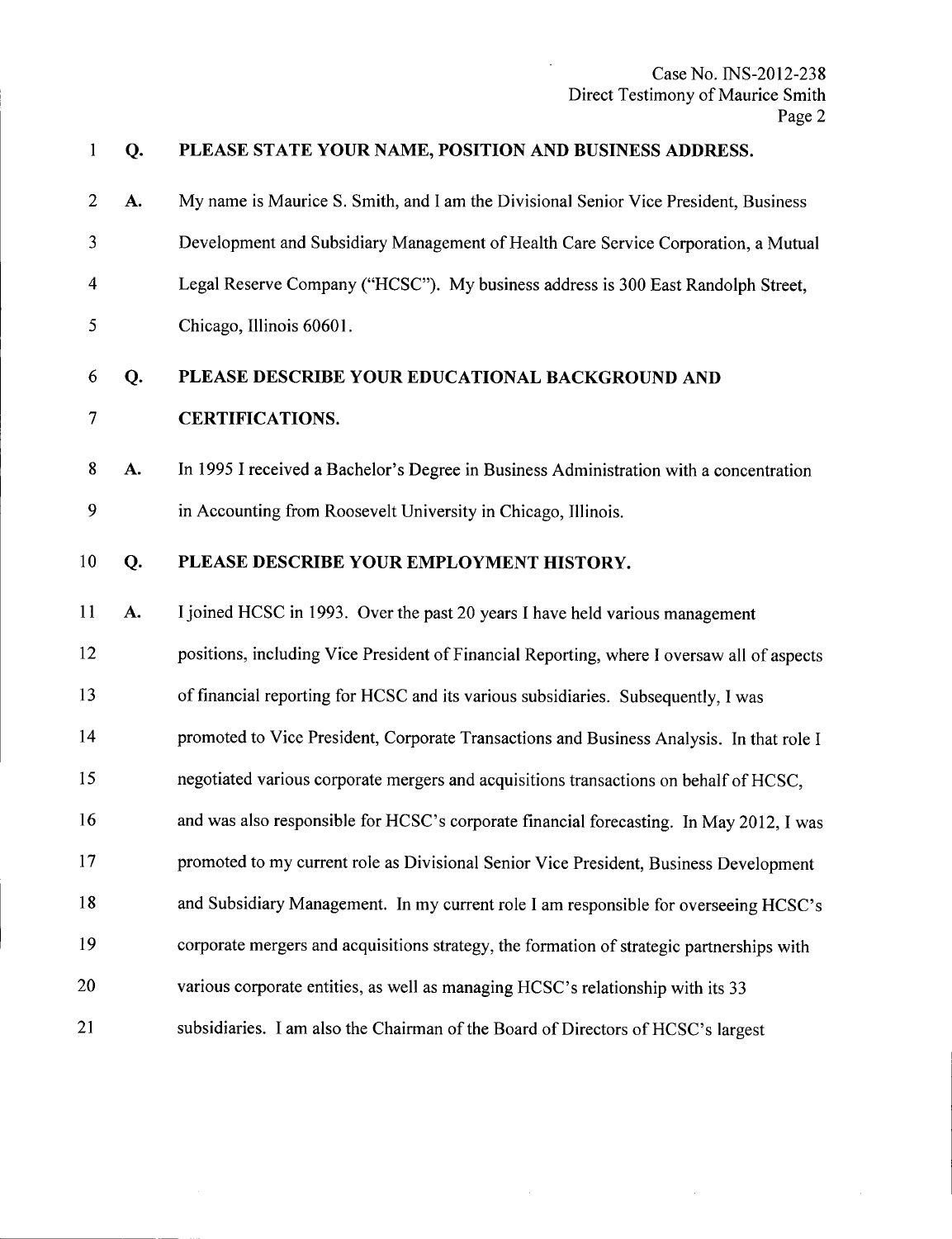| subsidiary. I am responsible for overseeing approximately 1,000 HCSC and subsidiary |
|-------------------------------------------------------------------------------------|
| employees in my current role.                                                       |

### 3 Q. 4 5 HAVE YOU PREVIOUSLY TESTIFIED IN FORMAL PROCEEDINGS BEFORE AN OFFICER OF THIS STATE OR IN FORMAL PROCEEDINGS IN ANY OTHER STATE OR FEDERAL AGENCY?

6 A. I have not.

### 7 Q. PLEASE PROVIDE A BRIEF SUMMARY OF YOUR TESTIMONY.

- 8 A. My testimony will include: background information on HCSC, including its financial
- 9 condition; and (b) facts surrounding the proposed transaction, including background on
- 10 how the transaction is structured and some of its key financial terms and impacts.
- 11 Q. WHAT TYPE OF COMPANY IS HCSC?
- 12 A. HCSC is an Illinois mutual legal reserve company doing business under its articles of
- 13 incorporation and by-laws as a non-profit health care service plan. HCSC currently
- 14 operates Blue Cross and Blue Shield ("Blue") plans in Illinois, New Mexico, Oklahoma,
- 15 and Texas pursuant to a license agreement with the Blue Cross and Blue Shield
- 16 Association ("BCBSA").
- 17 Q. WHO OWNS HCSC?

18 A. 19 20 21 HCSC is a customer-owned organization, meaning HCSC is owned by the members it serves. HCSC is not a public company and does not distribute its profits to outside investors. Instead, HCSC reinvests its earnings to benefit the health and wellness of its customers.

22 Q. PLEASE DESCRIBE HCSC'S SIZE AND SCALE.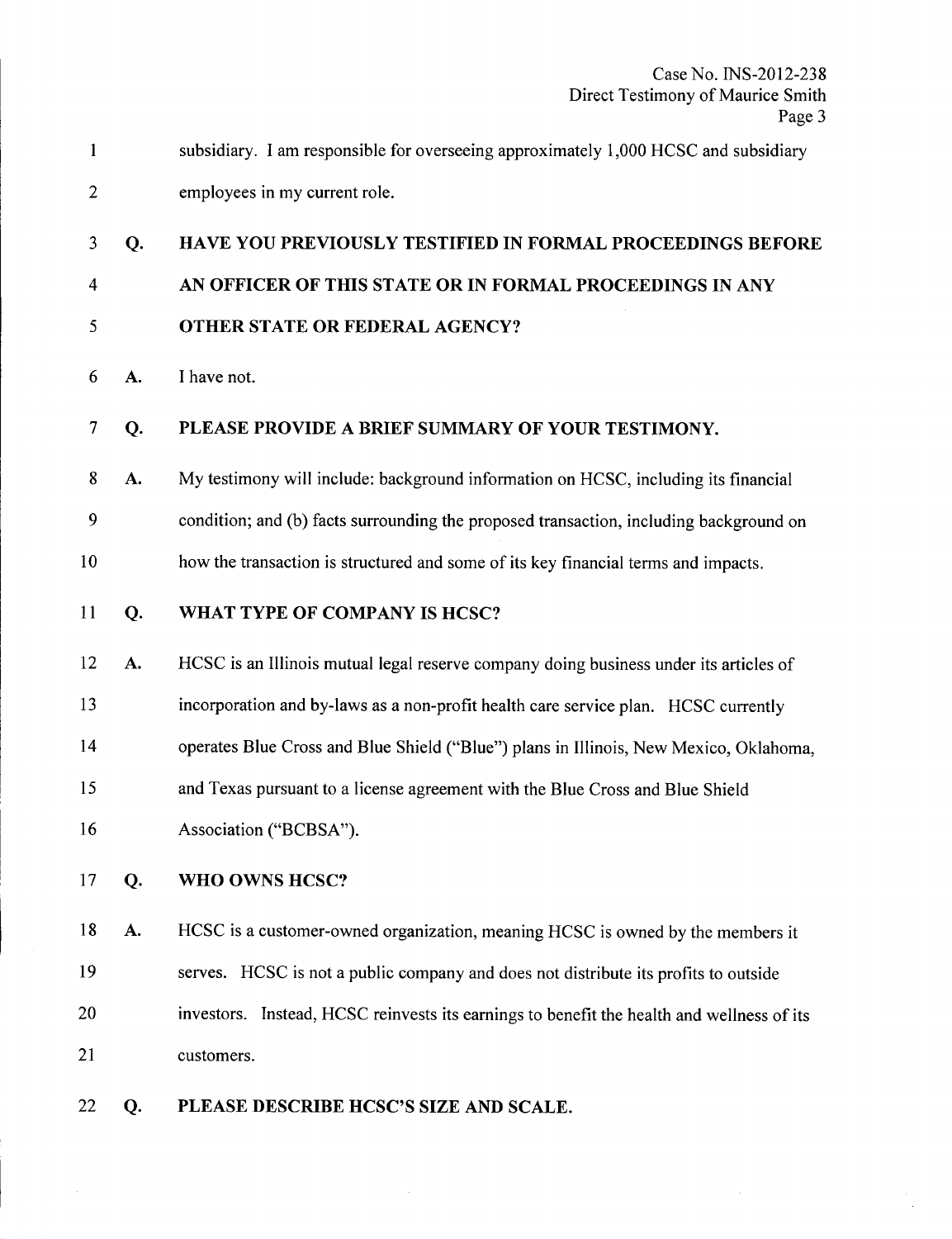- 1 A. 2 3 HCSC is the country's largest customer-owned health insurer and fourth largest health insurer overall. HCSC has over 13 million members in its Blue plans across its four states. Over 6 million of those members reside outside the State of Illinois.
- 4 Q.

# PLEASE DESCRIBE HCSC'S OVERALL FINANCIAL CONDITION.

- 5 A. 6 7 8 HCSC is one of the strongest Blue plans in the United States with total annual revenue on a statutory basis of approximately \$19.9 billion. HCSC had 2011 earnings after federal income taxes of approximately \$1.2 billion. HCSC has an A.M. rating of A+ (Superior), a Standard & Poor's rating of AA- (Very Strong) and a Moody's rating of Al (Good).
- 

### 9 Q. WHAT IS "SURPLUS" OR "RESERVES"?

10 A. 11 In general terms, surplus is the amount of assets that a company has that exceeds its liabilities. A surplus ensures that anticipated (and unanticipated) claims by a health

12 insurer's policyholders for health care services can be paid promptly. A health insurer's

13 surplus is measured relative its risk profile to determine the minimum "risk-based

14 capital" ("RBC") requirements for that company. RBC requirements were developed by

15 the National Association of Insurance Commissioners to uniformly measure insurance

- 16 companies relative to the degree of risk assumed by a company within its business
- 17 18 19 operations. RBC limits the amount of risk a company can take. Companies with higher amounts of risk need to have higher amounts of surplus to protect the company from insolvency.
- 

# 20 Q.

# IS IT IMPORTANT TO HCSC TO MAINTAIN A SUFFICIENT RBC?

21 A. 22 Yes. HCSC has over 13 million members so it needs sufficient RBC to be able to cover claims in the event of a widespread catastrophic event like a flu pandemic. In addition,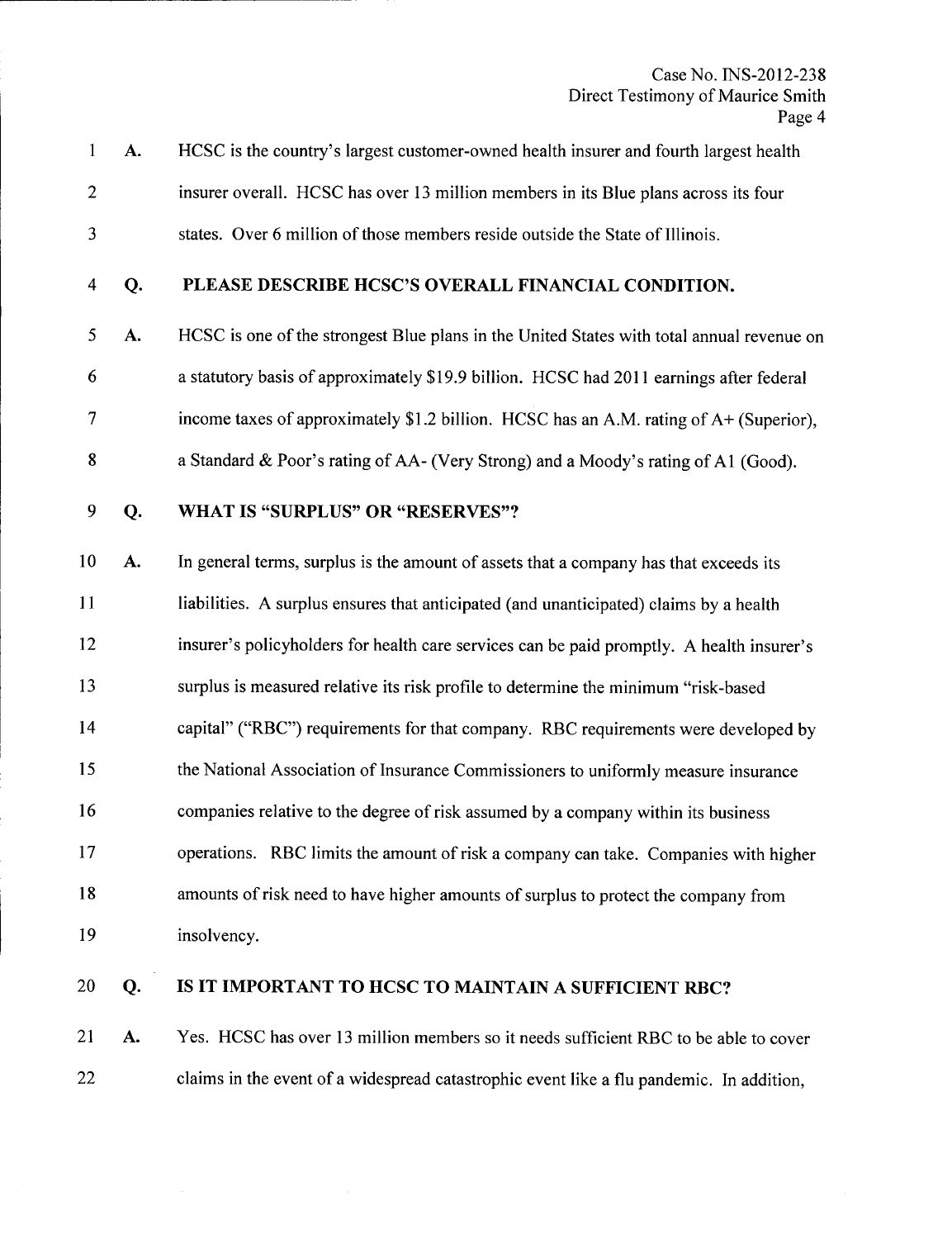|                | because HCSC is member owned and does not have the same access to capital markets        |
|----------------|------------------------------------------------------------------------------------------|
| 2              | that a public company has, HCSC believes it is important to maintain sufficient RBC so   |
| 3              | that it has the flexibility to make strategic alliances like this one. Because of HCSC's |
| $\overline{4}$ | strong RBC it is able to comfortably cover the RBC requirements of new BCBSMT            |
|                | members.                                                                                 |

6 Q.

## HOW MUCH SURPLUS DOES HCSC HAVE?

7 A. 8 9 As reported in BCBSMT's and HCSC's Application for Approval of Alliance, HCSC had a December 31, 2011, statutory surplus of approximately \$8.9 billion, and a surplus of \$9.5 billion as of September 30,2012.

### 10 Q. 11 WHY IS IT IMPORTANT FOR HCSC TO MAINTAIN THAT LEVEL OF SURPLUS?

12 A. 13 14 15 16 17 18 19 20 21 22 As I mentioned earlier, our reserves are in place to ensure that anticipated and unanticipated claims by our members for health care services are paid promptly and to help to protect policyholders and other stakeholders, including health care providers, from the economic consequences of a major health care crisis such as a flu pandemic. In addition, HCSC's robust surplus provides its groups and members the security of knowing that HCSC will be able to handle risk associated with insurance, while remaining financially strong enough to invest in enhancements and infrastructure necessary to serve our members, such as state of the art technology platforms, cost containment programs and wellness and other initiatives that benefit all of our members. Finally, as a customer-owned, mutual insurance company, reserves help address the fact that HCSC'S options in terms of accessing capital markets are not as broad as they are for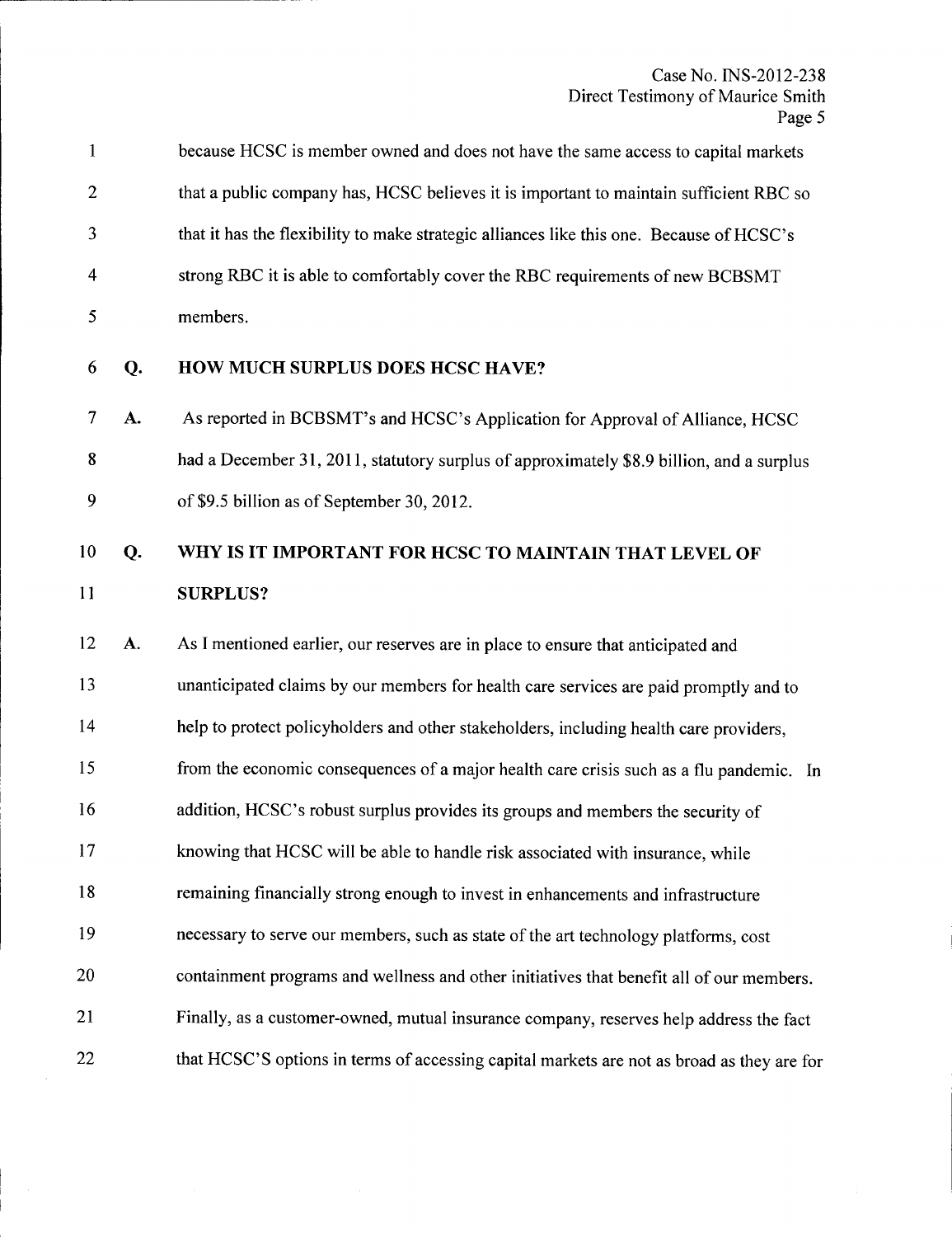Case No. INS-2012-238 Direct Testimony of Maurice Smith  $\overline{6}$ 

|                |    | Page 6                                                                                      |
|----------------|----|---------------------------------------------------------------------------------------------|
| $\mathbf{1}$   |    | public companies, which can issue additional shares of stock to raise money that may        |
| $\overline{c}$ |    | become necessary to promptly pay claims.                                                    |
| 3              | Q. | ARE YOU FAMILIAR WITH THE PROPOSED TRANSACTION BETWEEN                                      |
| 4              |    | <b>HCSC AND BCBSMT?</b>                                                                     |
| 5              | A. | Yes, I am.                                                                                  |
| 6              | Q. | HOW ARE YOU FAMILIAR WITH THAT TRANSACTION?                                                 |
| 7              | A. | I was a member of the HCSC transaction team and was responsible for financial review        |
| 8              |    | and analysis of proposed transaction terms, evaluation of the financial status of BCBSMT    |
| 9              |    | as a stand-alone entity, exploring and developing a transaction structure, and for advising |
| 10             |    | the HCSC Board of Directors on financial issues related to the transaction.                 |
| 11             | Q. | WHAT IS THE STRUCTURE OF THE PROPOSED TRANSACTION?                                          |
| 12             | A. | The proposed transaction is structured as an asset purchase transaction. The terms of the   |
| 13             |    | transaction will be governed by the Asset Purchase Agreement, entered into between          |
| 14             |    | BCBSMT and HCSC on November 14, 2012 ("APA"). In general, BCBSMT will                       |
| 15             |    | transfer and HCSC will acquire certain assets owned by BCBSMT that are part of its core     |
| 16             |    | insurance business, including its insurance and self-insured plan administration (or        |
| 17             |    | "ASO") contracts, provider contracts, and related assets used in that business ("Acquired   |
| 18             |    | Business").                                                                                 |
| 19             | Q. | WHY WAS AN ASSET PURCHASE STRUCTURE USED?                                                   |
| 20             | A. | It is very important to HCSC for strategic and financial reasons that the transaction be    |
| 21             |    | structured as an asset purchase transaction. HCSC is only interested in acquiring the       |

22 assets related to BCBSMT's core insurance business operations. It is not interested in

 $\mathcal{A}^{\mathcal{A}}$ 

 $\mathcal{L}^{\mathcal{L}}$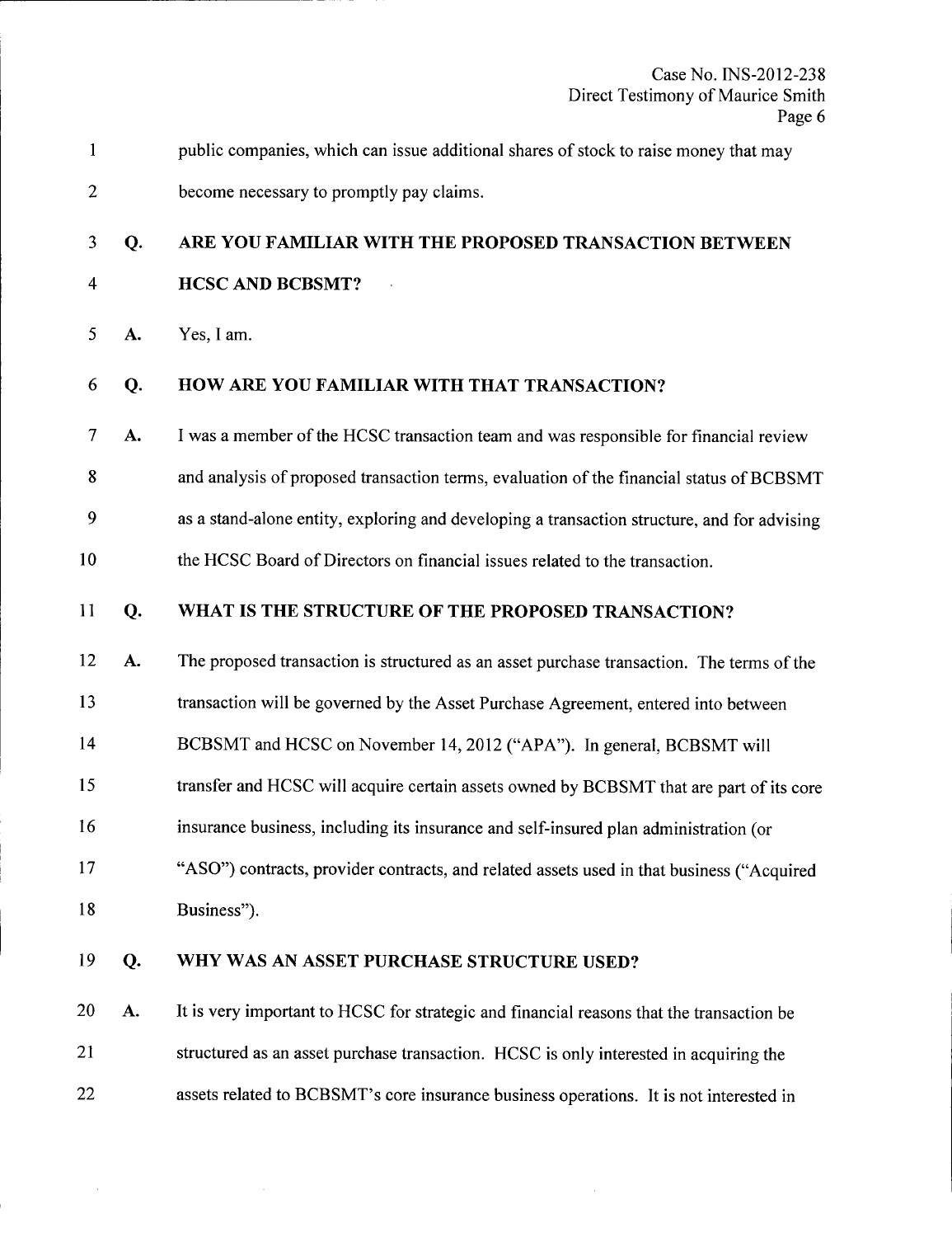| $\mathbf{1}$             |    | acquiring other non-core assets that do not fit naturally into the current HCSC enterprise. |
|--------------------------|----|---------------------------------------------------------------------------------------------|
| $\mathbf{2}$             |    | Some examples of these non-core assets include certain investments in subsidiaries which    |
| 3                        |    | are not primarily related to health operations and similar real estate investments.         |
| 4                        | Q. | PLEASE DESCRIBE THE KEY FINANCIAL TERMS OF THE PROPOSED                                     |
| 5                        |    | TRANSACTION.                                                                                |
| 6                        | A. | Under the asset purchase agreement, in exchange for certain agreed core insurance           |
| $\overline{\mathcal{I}}$ |    | business assets, HCSC will pay \$17.6 million. As part of the transaction, HCSC will also   |
| 8                        |    | assume certain BCBSMT liabilities related to BCBSMT's core insurance business,              |
| 9                        |    | including claims liabilities under insurance and ASO contracts and specified pension        |
| 10                       |    | liabilities, in the approximate amount of \$180 million. At closing, BCBSMT will transfer   |
| 11                       |    | to HCSC an equal amount in assets and cash to support the liabilities.                      |
| 12                       | Q. | HOW WAS THE PURCHASE PRICE DETERMINED?                                                      |
| 13                       | A. | BCBSMT and HCSC negotiated all of the terms and conditions of the APA, except for           |
| 14                       |    | the purchase price. Pursuant to Montana's conversion statute (Montana Code Annotated        |
| 15                       |    | § 50-4-707(g)), BCBSMT obtained an independent valuation of the fair market value of        |
| 16                       |    | BCBSMT. The \$17.6 million purchase price was determined under an independent               |
| 17                       |    | actuarial valuation performed by Actuarial and Financial Modeling, Inc. to be the value     |
| 18                       |    | of BCBSMT's core insurance business. That valuation was then incorporated into an           |
| 19                       |    | overall independent valuation of the fair market value of the total BCBSMT entity,          |
| 20                       |    | performed by Moss Adams LLP.                                                                |
| 21                       | Q. | HOW WAS HCSC INVOLVED WITH THOSE VALUATIONS?                                                |

 $\bar{\gamma}$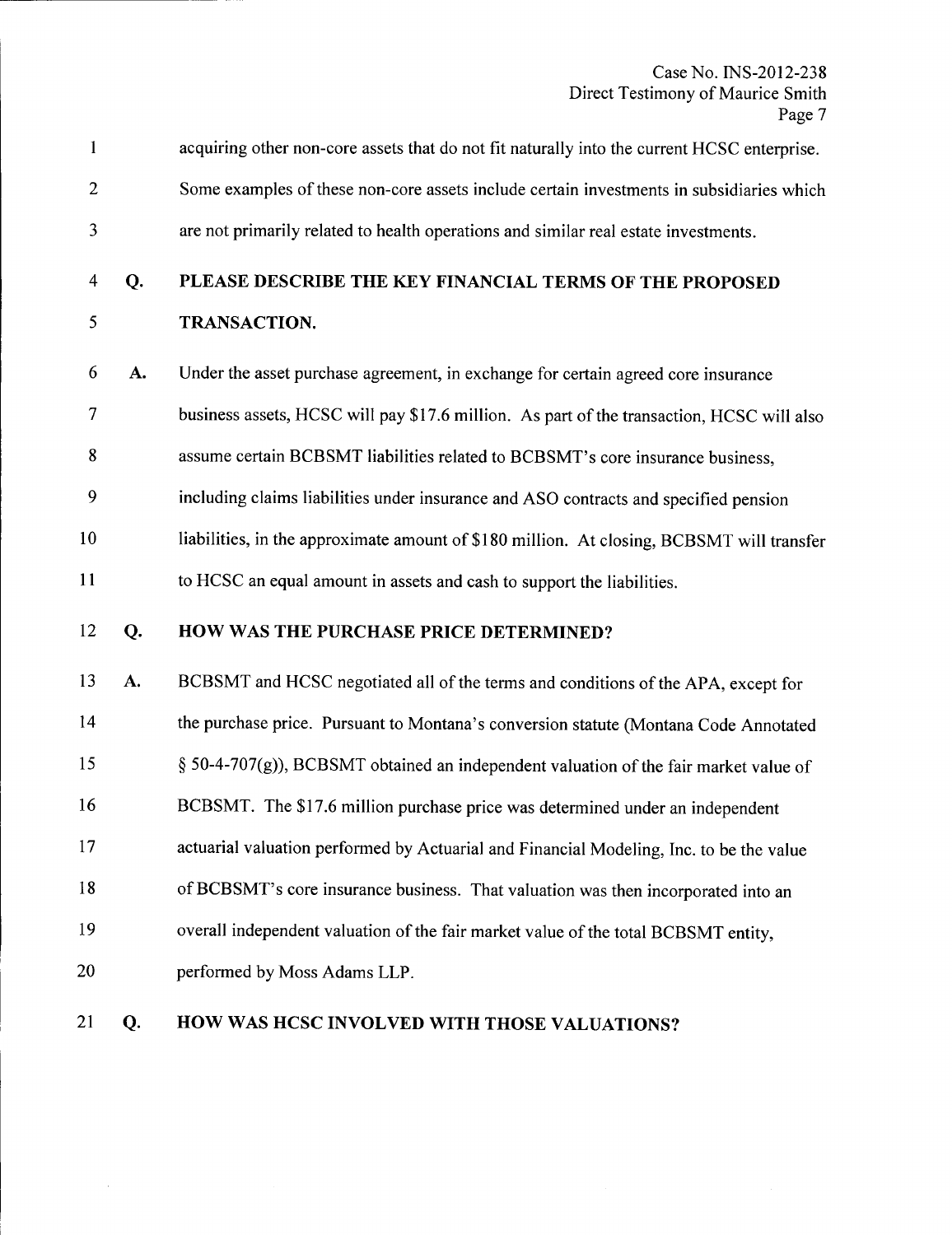$\sim$ 

| 1              | A. | HCSC was not involved with the valuations before they were completed by the experts.       |
|----------------|----|--------------------------------------------------------------------------------------------|
| $\overline{2}$ |    | BCBSMT retained both expert firms and was responsible for ensuring that the valuations     |
| 3              |    | were completed. The reports were provided to HCSC by BCBSMT so that the parties            |
| 4              |    | could incorporate into the transaction the purchase price determined by the independent    |
| 5              |    | experts. HCSC did not provide any factual inputs or projections to BCBSMT or the           |
| 6              |    | experts relating to the valuations and did not interact with either of the experts as they |
| 7              |    | were conducting their work.                                                                |
| 8              | Q. | HAVE EITHER ACTUARIAL AND FINANCIAL MODELING, INC. OR MOSS                                 |
| 9              |    | ADAMS LLP PERFORMED ANY WORK ON BEHALF OF HCSC IN THE                                      |
| 10             |    | PAST?                                                                                      |
| 11             | A. | No.                                                                                        |
|                |    |                                                                                            |
| 12             | Q. | ARE YOU FAMILIAR WITH BCBSMT'S FINANCIAL CONDITION?                                        |
| 13             | A. | Yes. As part of the due diligence process, I was responsible for leading those on HCSC's   |
| 14             |    | internal due diligence team who reviewed financial information pertaining to BCBSMT,       |
| 15             |    | including its statutory accounting and generally accepted accounting principles, or        |
| 16             |    | GAAP, financial statements.                                                                |
| 17             | Q. | BASED ON YOUR REVIEW OF BCBSMT'S FINANCIAL STATEMENTS,                                     |
| 18             |    | PLEASE SUMMARIZE THE APSECTS OF BCBSMT'S FINANCIAL                                         |
| 19             |    | CONDITION THAT ARE IMPORTANT TO HCSC IN LOOKING AT THIS                                    |
| 20             |    | TRANSACTION.                                                                               |
| 21             | A. | As evidenced by the financial statements, BCBSMT'S revenues have increased from            |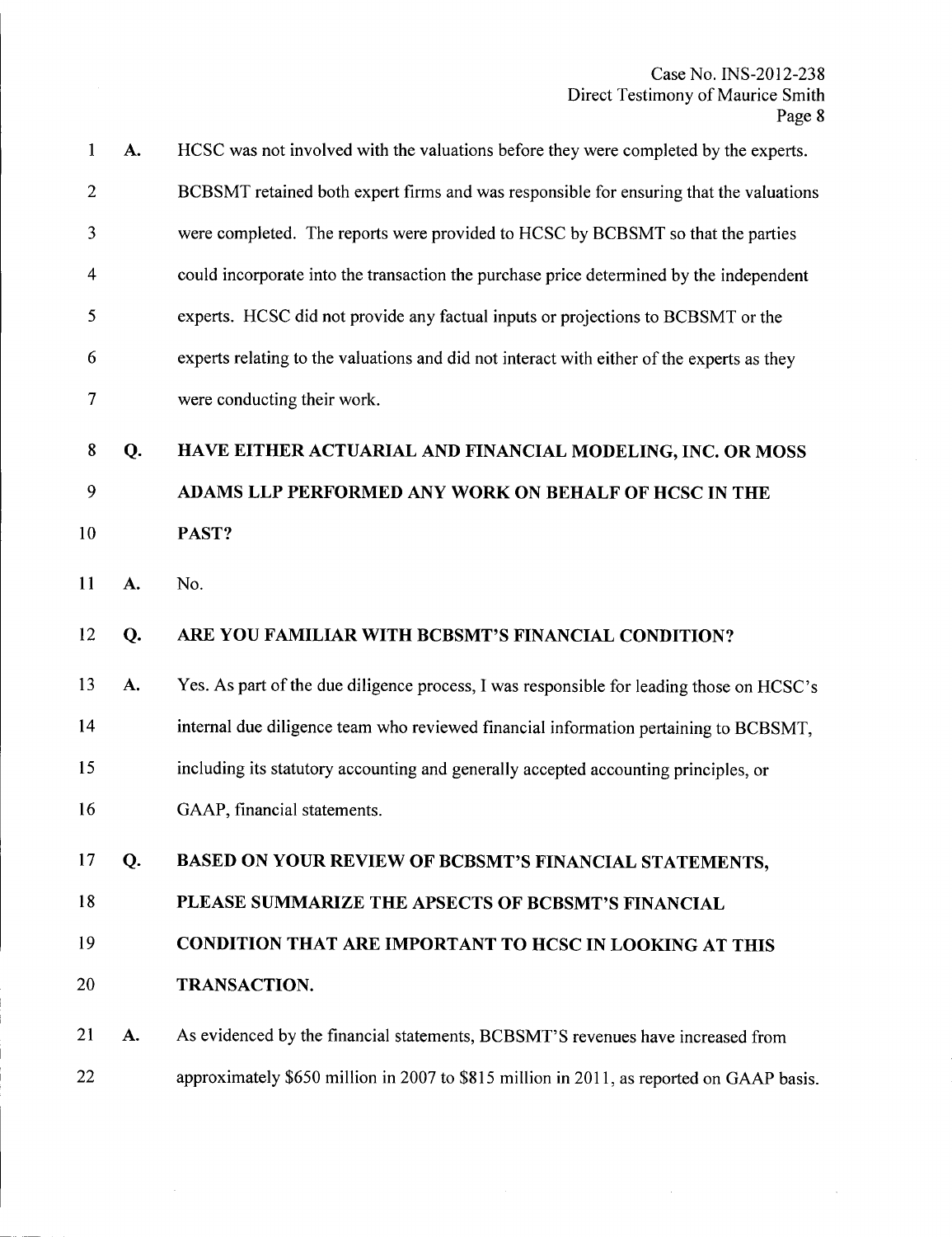| 1              |    | However, the last time BCBSMT was able to generate an underwriting profit was in          |
|----------------|----|-------------------------------------------------------------------------------------------|
| $\overline{c}$ |    | 2007. BCBSMT has generated underwriting losses since 2008, and those underwriting         |
| 3              |    | losses have ranged from -\$0.8 million to -\$17.6 million.                                |
| 4              | Q. | BASED ON YOUR REVIEW OF BCBSMT'S FINANCIAL STATEMENTS, DID                                |
| 5              |    | BCBSMT GENERATE POSITIVE NET INCOME OR PROFIT SINCE 2007?                                 |
| 6              | A. | Yes. Other than in 2009, BCSBMT has generated positive net income according to its        |
| 7              |    | audited financial statements; however, the positive income was related to subsidiary      |
| 8              |    | business and not insurance business.                                                      |
| 9              | Q. | IS IT SIGNIFICANT THAT BCBSMT HAD POSITIVE NET INCOME AND AN                              |
| 10             |    | <b>UNDERWRITING LOSS?</b>                                                                 |
| 11             | A. | Yes. Underwriting gains or losses measure an insurer's ability to generate a profit based |
| 12             |    | on its core business of underwriting insurance policies. A company may have other items   |
| 13             |    | on its financial statements, such as investment gains or losses, and gains or losses from |
| 14             |    | other operations not related to its core business, which generate a bottom line profit.   |
| 15             |    | However, with respect to BCBSMT, since 2007 it has not been able to generate a profit in  |
| 16             |    | its core health insurance business. The assets that HCSC would be acquiring are           |
| 17             |    | BCBSMT's assets from its core health insurance business, which has not been profitable    |
| 18             |    | since 2008.                                                                               |
| 19             | Q. | DID YOU GET ADDITIONAL INFORMATION IN MEETINGS WITH BCBSMT                                |
| 20             |    | <b>MANAGEMENT THAT CONTRIBUTED TO YOUR VIEW OF BCBSMT'S</b>                               |
| 21             |    | <b>FINANCIAL CONDITION?</b>                                                               |

 $\sim$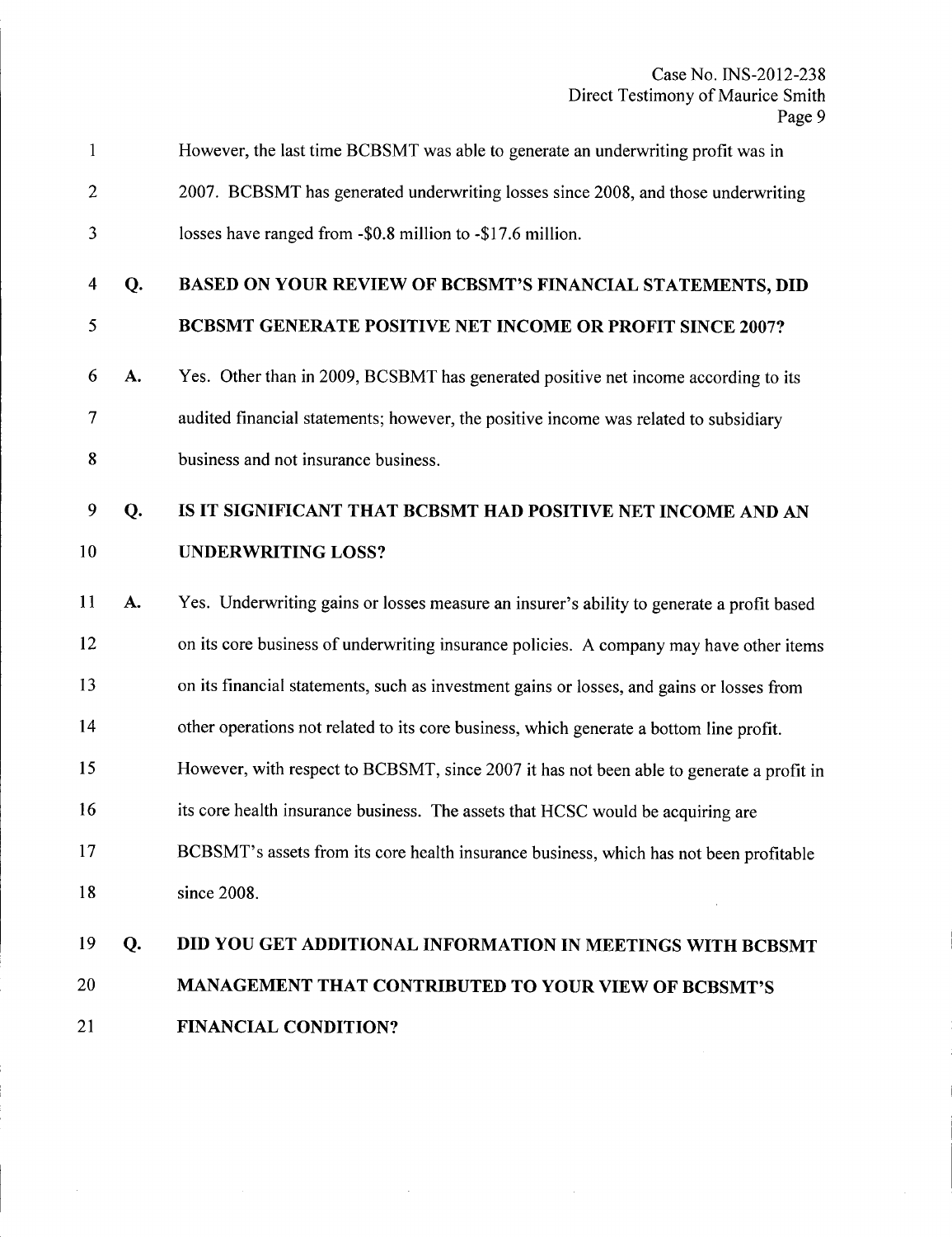|   | A. | As the due diligence process proceeded, we had various meetings with BCBSMT. During |
|---|----|-------------------------------------------------------------------------------------|
| 2 |    | that process, I learned that significant capital expenditures would be required for |
|   |    | BCBSMT to be viable in the future.                                                  |

### 4 **Q. WHAT BENEFITS WILL HCSC GET FROM THE PROPOSED**

#### 5 **TRANSACTION?**

6 A. First, by adding BCBSMT's membership and operations to its current organization,

7 HCSC can drive scale and enhance efficiencies as an enterprise. HCSC can realize

8 immediate member growth from BCBSMT's current membership block while working to

9 expand that presence over time. Because of HCSC's existing large scale and superior

10 operations, and prior experience in successfully integrating Blues plans into its

11 operations, integrating these assets into HCSC's enterprise can be done efficiently,

12 effectively and at a relatively low cost. The new five-state entity will realize significant

13 administrative synergies, including many related to information technology systems as

14 well as enhancements to core functions such as claims processing and customer service,

15 as well as administrative services.

16 Second, geographic expansion has been identified by debt rating agencies as a way to

17 maintain and improve credit ratings and therefore lower borrowing costs. Given the

18 limitations on HCSC's access to capital markets compared to publicly traded companies,

19 this expansion provides additional protection for HCSC's high ratings.

20 Finally, and very importantly, HCSC's commitment to remaining a non-profit

21 organization that serves the members who own it is demonstrated and strong. Part of that

22 commitment is ensuring that other non-profit Blues remain viable so that the Blues

23 system as a whole remains competitive in a field of strong, well-funded national carriers.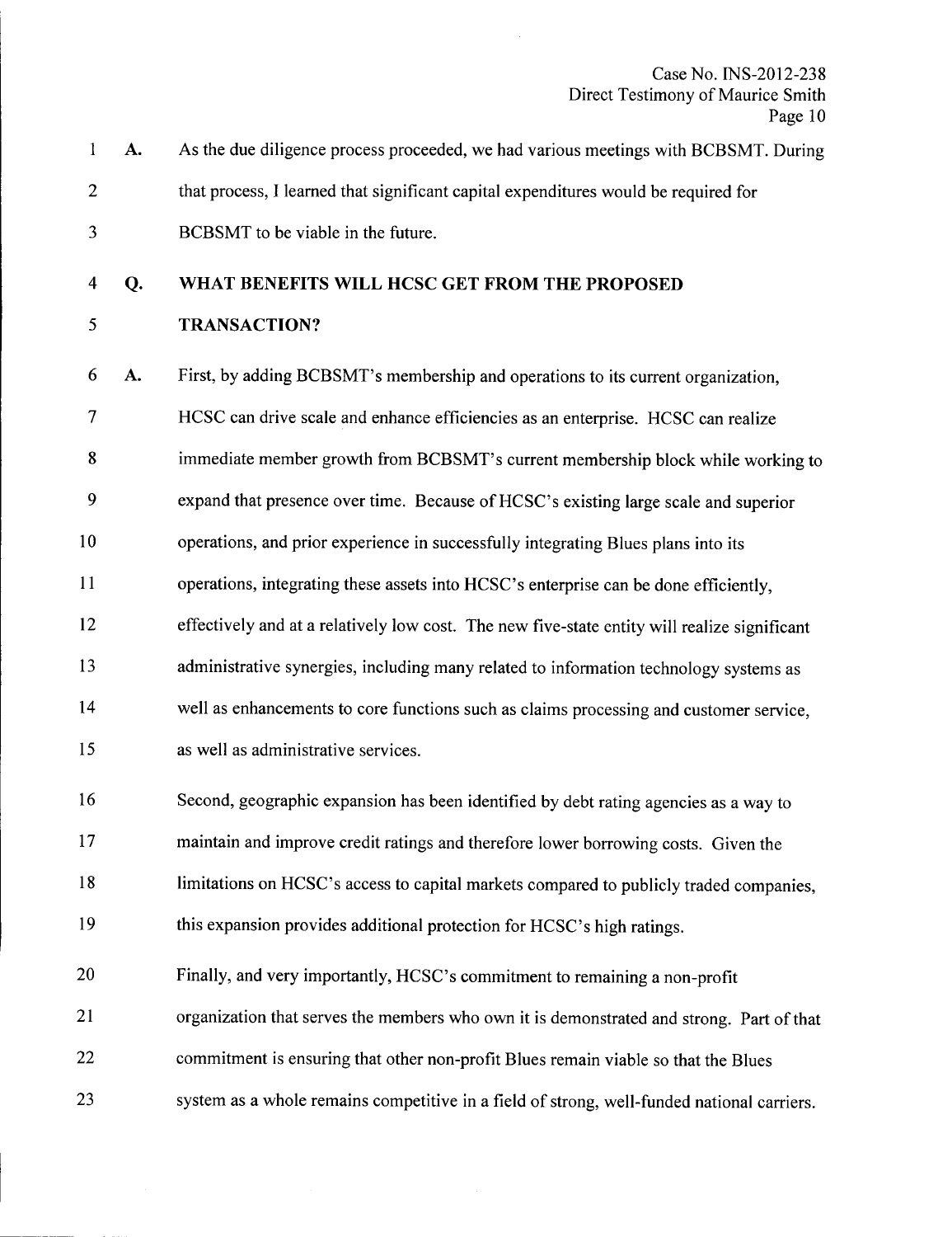1 2 3 4 HCSC believes the presence of a non-profit, customer-owned option is critical to helping maintain a competitive marketplace that offers people choices and access to affordable care, as well as choice and options in selecting the type of carrier who will help them get that care.

6

# 5 Q. WHAT BENEFITS DO YOU THINK BCBSMT WILL RECEIVE FROM THE PROPOSED TRANSACTION HCSC?

7 A. 8 9 10 11 12 13 14 15 16 17 18 HCSC'S financial strength and strong capital position will benefit BCBSMT and its members in several ways. As I mentioned, one of the significant challenges facing BCBSMT is its financial underperformance and resulting inability to invest in the infrastructure, technology and process enhancements needed to maintain and grow its core insurance operations. The transaction with HCSC offers an immediate increased scale for BCBSMT, which will help it reduce its administrative expenses and price more competitively. Scale is extremely important in the non-profit arena where margins are already substantially compressed, and will be even more imperative to competing and remaining viable in an even more challenging post-Affordable Care Act marketplace. In addition, HCSC's balance sheet strength will enhance BCBSMT's risk-taking abilities, allowing it to underwrite more insured-market business and contribute to increasing BCBSMT's membership base as well as its net income.

# 19 Q.

# HAS HCSC DONE SIMILAR TRANSACTIONS WITH OTHER BLUES PLANS?

20 A. 21 Yes. HCSC acquired the Blue Cross and Blue Shield businesses in Texas (1998), New Mexico (2001) and Oklahoma (2005).

### 22 Q. ARE HCSC'S BLUES TRANSACTION ALL STRUCTURED THE SAME WAY?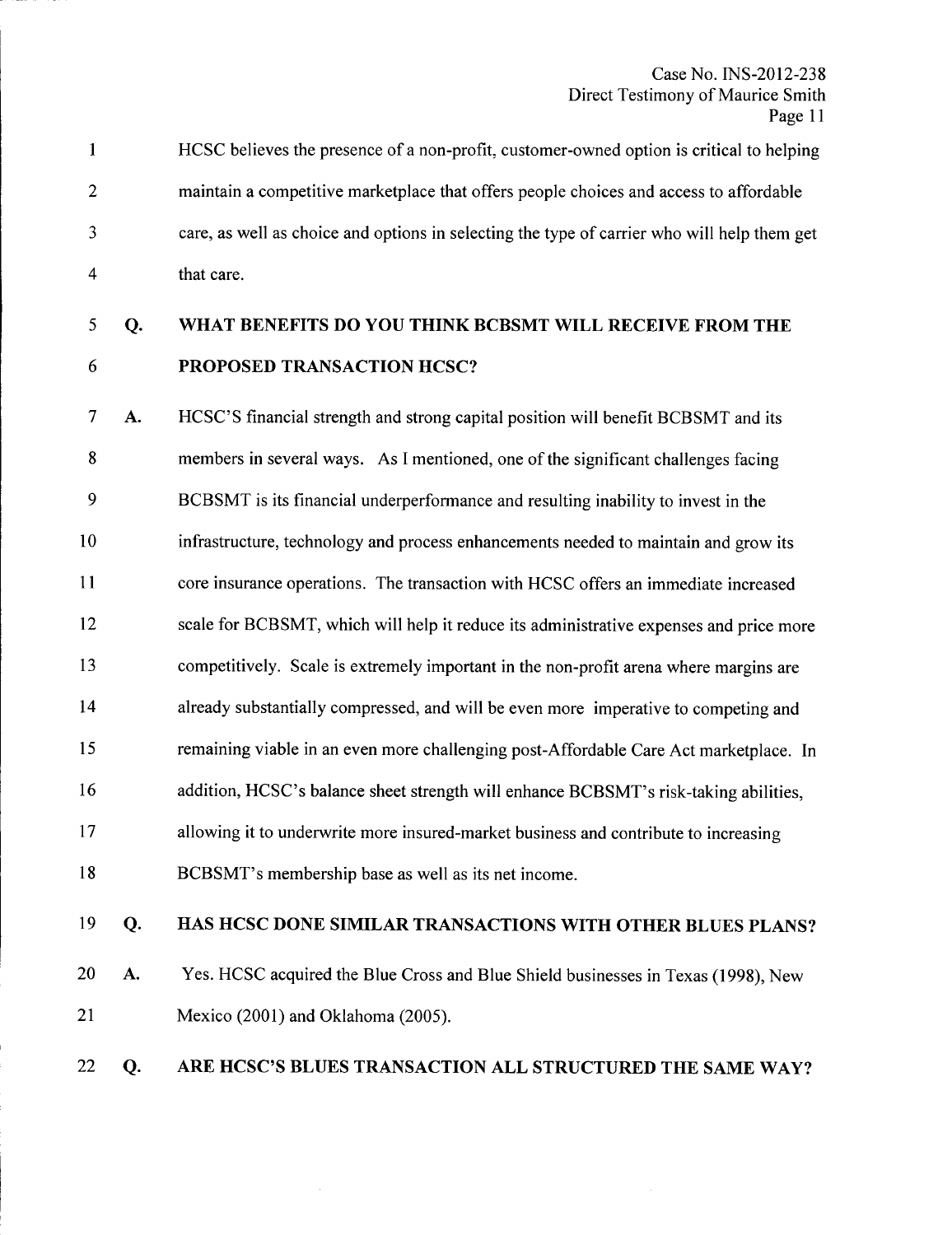$\bullet$ 

 $\bar{\bar{z}}$ 

 $\sim 10^6$ 

| 1              | A. | No, Blues transactions are not all structured the same way. Each Blue plan is a unique       |
|----------------|----|----------------------------------------------------------------------------------------------|
| $\overline{2}$ |    | business entity. That means that every transaction must be analyzed and structured based     |
| 3              |    | on its own individual facts and circumstances, as well as determining how those facts and    |
| $\overline{4}$ |    | circumstances align with HCSC's business structure and needs. In addition, state             |
| 5              |    | regulatory requirements may play a role in determining the structure of transactions.        |
| 6              | Q. | YOU HAVE MENTIONED HCSC'S SURPLUS. DO YOU BELIEVE HCSC                                       |
| 7              |    | WILL POSSESS SURPLUS IN AN AMOUNT SUFFICIENT TO COMPLY WITH                                  |
| 8              |    | THE SURPLUS REQUIRED UNDER MONTANA LAWAND PROVIDE FOR                                        |
| 9              |    | SECURITY OF HCSC'S CERTIFICATE HOLDERS AND POLICYHOLDERS?                                    |
| 10             | A. | Yes. HCSC's surplus well exceeds the RBC requirements under Montana law and the              |
| 11             |    | BCBSA. One of the reasons HCSC maintains excess surplus is to ensure that it has the         |
| 12             |    | flexibility to enter into strategic transactions and still maintain adequate surplus levels. |
| 13             | Q. | DO YOU BELIEVE THE PROPOSED TRANSACTION HAS THE LIKELIHOOD                                   |
| 14             |    | OF CREATING A SIGNFICANT ADVERSE EFFECT ON THE AVAILABILITY                                  |
| 15             |    | OF HEALTH CARE SERVICES OR HEALTH INSURANCE COVERAGE IN                                      |
| 16             |    | <b>MONTANA?</b>                                                                              |
| 17             | A. | No, quite the opposite. I believe the transaction will increase Montanans access to health   |
| 18             |    | insurance coverage and health care services.                                                 |
| 19             | Q. | DO YOU BELIEVE HCSC WILL BE ABLE TO MEET THE FINANCIAL                                       |
| 20             |    | TERMS OF ALL THE BCBSMT POLICIES IT ASSUMES?                                                 |
| 21             | A. | Yes because of HCSC's financial strength and RBC levels, I am confident that HCSC            |
| 22             |    | will be able to meet the terms of the policies it assumes.                                   |

 $\mathcal{L}$ 

 $\sim$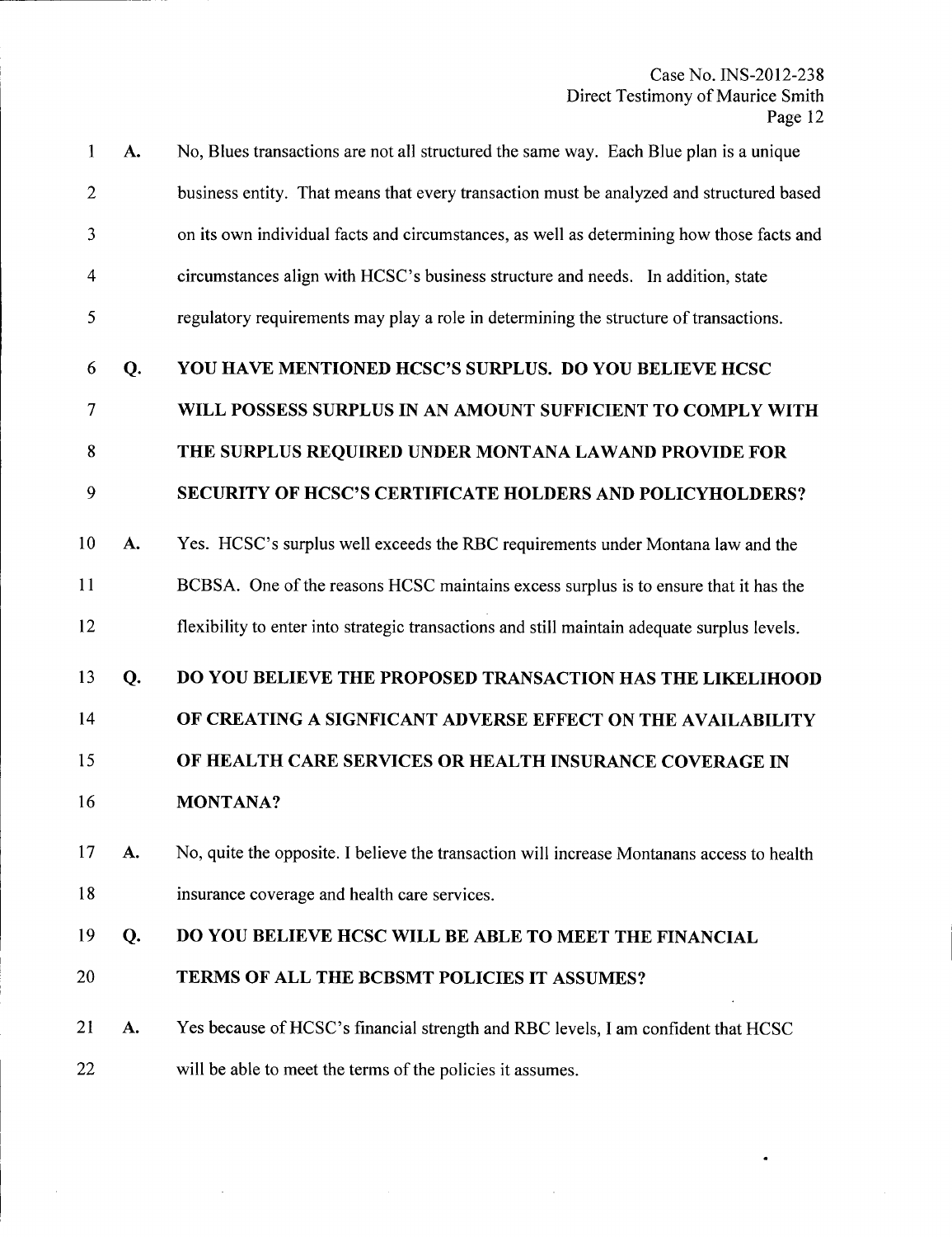| 1              | Q. | UNDER THE PROPOSED TRANSACTION WILL ANY PART OF THE PUBLIC  |
|----------------|----|-------------------------------------------------------------|
| $\overline{2}$ |    | ASSETS OF BCBSMT INURE DIRECTLY OR INDIRECTLY TO HCSC OR AN |
| 3              |    | OFFICER, DIRECTOR, SHAREHOLDER, OR EMPLOYEE OF HCSC OR TO   |
| 4              |    | ANY OTHER PERSON THAT IS NOT A FOUNDATION OR NONPROFIT      |
| 5              |    | <b>ORGANIZATION APPROVED TO RECEIVE THE ASSETS BY THE</b>   |
| 6              |    | <b>ATTORNEY GENERAL?</b>                                    |
| 7              | A. | No.                                                         |
| 8              | Q. | UNDER THE PROPOSED TRANSACTION WILL ANY OFFICER, DIRECTOR,  |
| 9              |    | OR TRUSTEE OF BCBSMT RECEIVE ANY IMMEDIATE OR FUTURE        |
| 10             |    | REMUNERATION FROM HCSC AS A RESULT OF THE PROPOSED          |
| 11             |    | <b>TRANSACTION EXCEPT FOR REASONABLE SERVICES RENDERED</b>  |
| 12             |    | PURSUANT TO A VALID CONTRACT BETWEEN THE OFFICER,           |
| 13             |    | <b>DIRECTOR, OR TRUSTEE OF BCBSMT?</b>                      |
| 14             | A. | No.                                                         |
| 15             | Q. | ARE YOU AWARE OF ANY DISCLOSURES OF ANY CONFLICTS OF        |
| 16             |    | INTEREST OF ANY BOARD MEMBER, EXECUTIVES OR EXPERTS         |
| 17             |    | <b>RETAINED BY HCSC OR BCBSMT?</b>                          |
| 18             | A. | No.                                                         |
| 19             | Q. | DOES THIS CONCLUDE YOUR TESTIMONY?                          |
| 20             | A. | Yes.                                                        |

 $\mathcal{L}^{\text{max}}_{\text{max}}$ 

 $\mathcal{L}_{\text{max}}$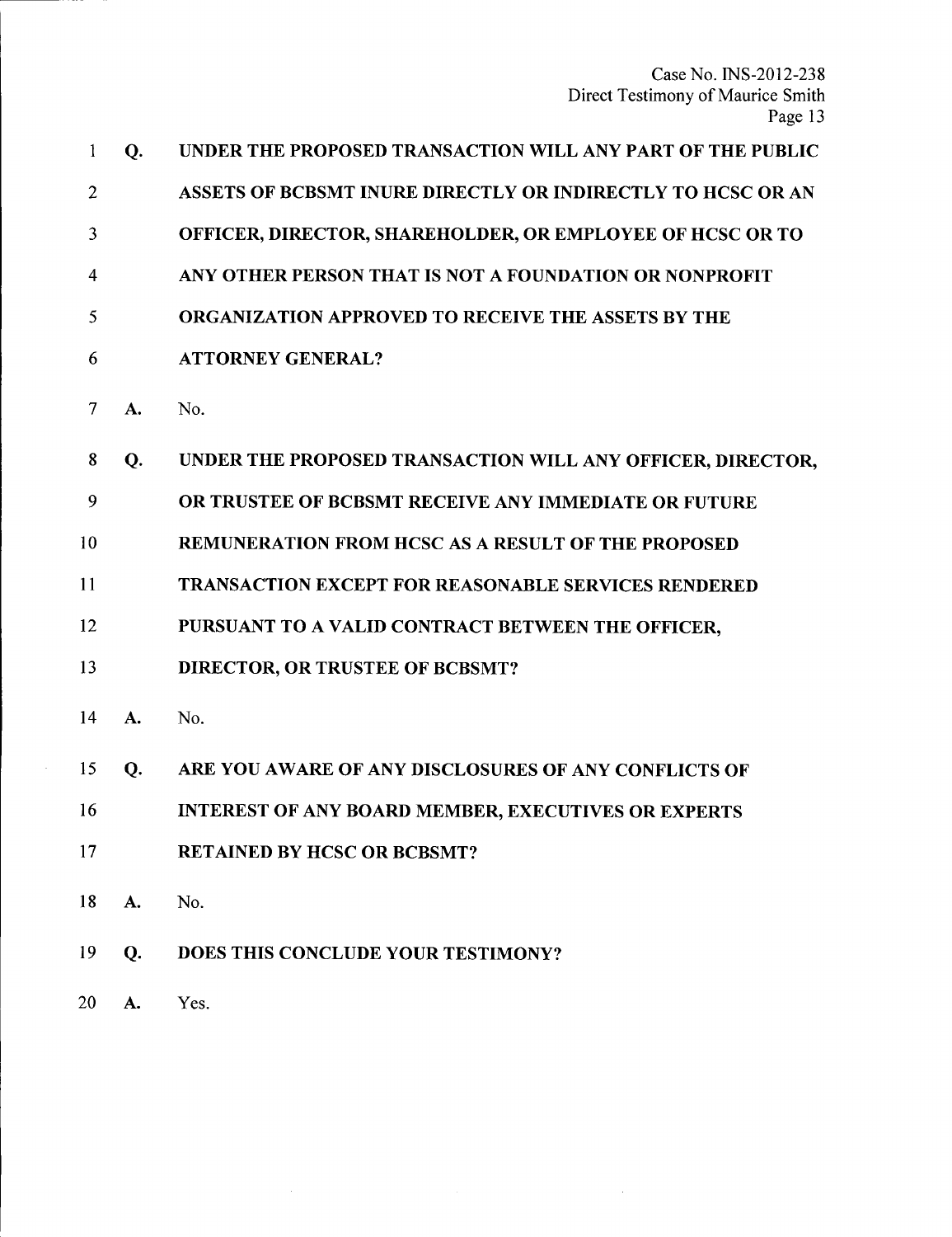# **VERIFICATION**

STATE OF ILLINOIS ) ) ss. COUNTY OF COOK )

I, Maurice Smith, being first duly sworn, upon my oath, state that I have read, know and understand the contents of the foregoing testimony and that the statements contained therein are true and correct to the best of my knowledge, information and belief.

 $M_{am}$  B All

Maurice Smith

SUBSCRIBED, SWORN TO AND ACKNOWLEDGED before me this  $\frac{7}{\pi}$  day of *~.LIM~J .* 2013, by -HOIJrt' *t e.* .501 ,fh *- ---r* ill *4IueL* <sup>C</sup> *0lCI<JaLa,* <u>Maua C</u> 2avala

My Commission Expires:

 $4/6/16$